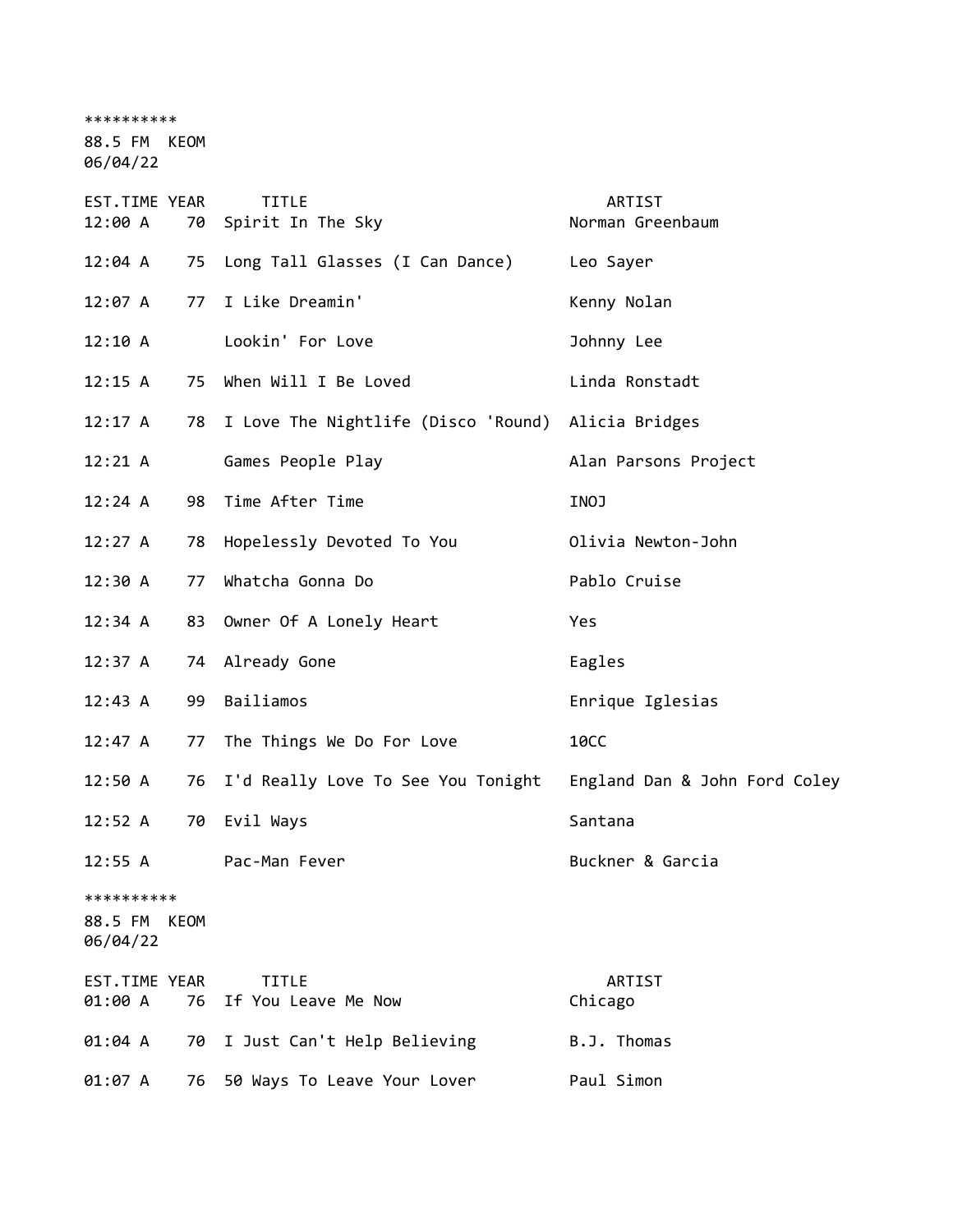| 01:10 A                                |    | 84 Lucky Star                | Madonna                          |
|----------------------------------------|----|------------------------------|----------------------------------|
| 01:14 A                                |    | 78 I Will Survive            | Gloria Gaynor                    |
| $01:18$ A                              |    | Another Saturday Night       | Cat Stevens                      |
| 01:20A                                 |    | Take Me To Heart             | Quarterflash                     |
| 01:23 A                                |    | Brokenhearted                | <b>Brandy</b>                    |
| 01:28 A                                |    | 78 Reminiscing               | Little River Band                |
| 01:32 A                                | 79 | Don't Bring Me Down          | Electric Light Orchestra         |
| 01:36 A                                | 88 | Baby, I Love Your Way        | Will To Power                    |
| 01:40 A                                |    | 72 Play Me                   | Neil Diamond                     |
| 01:45 A                                |    | 90 How Can We Be Lovers      | Michael Bolton                   |
| 01:49 A                                |    | 76 Get Closer                | Seals & Crofts                   |
| 01:53 A                                | 79 | <b>Babe</b>                  | Styx                             |
| 01:58 A                                |    | 82 We Got The Beat           | $Go-Go's$                        |
| **********<br>88.5 FM KEOM<br>06/04/22 |    |                              |                                  |
| EST.TIME YEAR<br>02:00 A               |    | <b>TITLE</b><br>73 Gypsy Man | ARTIST<br>War                    |
| 02:04 A                                | 77 | I'm In You                   | Peter Frampton                   |
| 02:08 A                                | 81 | Woman                        | John Lennon                      |
| 02:11 A                                |    | 81 For Your Eyes Only        | Sheena Easton                    |
| 02:16 A                                | 86 | Human                        | Human League                     |
| 02:20 A                                | 90 | Impulsive                    | Wilson Phillips                  |
| 02:24 A                                | 75 | My Eyes Adored You           | Frankie Valli                    |
| 02:27 A                                | 78 | Strange Way                  | Firefall                         |
| 02:32 A                                |    | 71 Treat Her Like A Lady     | Cornelius Brothers & Sister Rose |
| 02:34 A                                | 71 | Got To Be There              | Michael Jackson                  |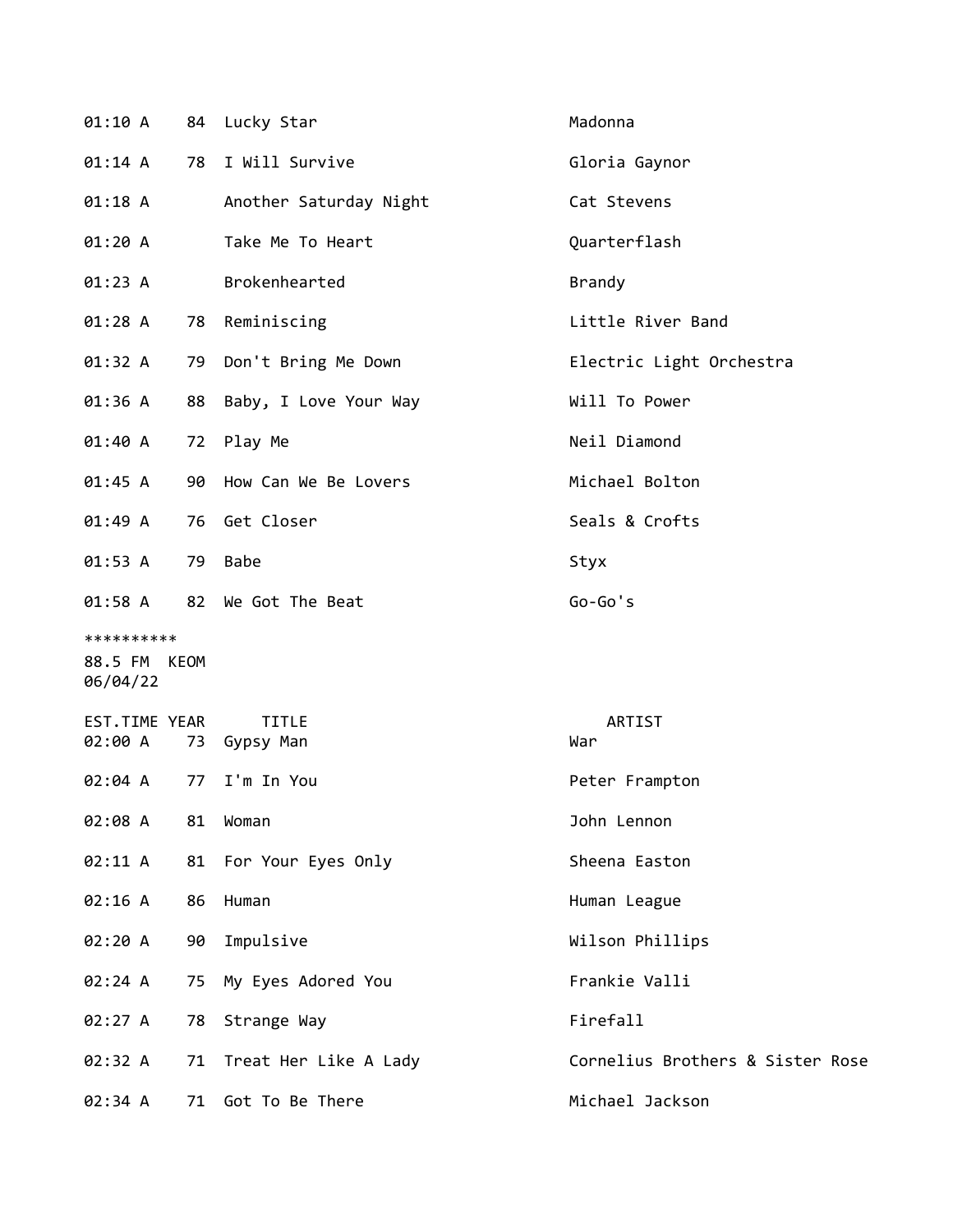| 02:38 A                                | 87 | With Or Without You                                | U <sub>2</sub>                |
|----------------------------------------|----|----------------------------------------------------|-------------------------------|
| 02:42 A                                |    | The One I Love                                     | R.E.M.                        |
| 02:47 A                                |    | 90 Black Velvet                                    | Alannah Myles                 |
| 02:51 A                                |    | Inner City Blues                                   | Marvin Gaye                   |
| 02:54 A                                | 78 | Take A Chance On Me                                | ABBA                          |
| 02:59 A                                |    | 73 The Way We Were                                 | Barbra Streisand              |
| **********<br>88.5 FM KEOM<br>06/04/22 |    |                                                    |                               |
| EST.TIME YEAR<br>03:03 A               | 75 | <b>TITLE</b><br>Sweet Love                         | ARTIST<br>Commodores          |
| 03:06 A                                | 78 | Night Fever                                        | Bee Gees                      |
| 03:10 A                                | 83 | Our House                                          | Madness                       |
| 03:14 A                                |    | 76 I'll Be Good To You                             | Brothers Johnson              |
| 03:17 A                                | 75 | I Love Music                                       | 0'Jays                        |
| 03:21 A                                |    | The Break Up Song (They Don't Write Greg Kihn Band |                               |
| 03:24 A                                | 90 | The Way You Do The Things You Do                   | <b>UB40</b>                   |
| 03:26 A                                |    | 71 You've Got A Friend                             | James Taylor                  |
| 03:31 A                                | 74 | If You Love Me (Let Me Know)                       | Olivia Newton-John            |
| 03:34 A                                |    | Blame It On The Rain                               | Milli vanilli                 |
| 03:38 A                                | 71 | One Fine Morning                                   | Lighthouse                    |
| 03:43 A                                |    | What A Girl Wants                                  | Christina Aguilera            |
| 03:46 A                                | 72 | Down By The Lazy River                             | Osmonds                       |
| 03:49 A                                | 71 | Mr. Big Stuff                                      | Jean Knight                   |
| 03:52 A                                | 76 | Nights Are Forever Without You                     | England Dan & John Ford Coley |
| 03:54 A                                |    | As Long As You Follow                              | Fleetwood Mac                 |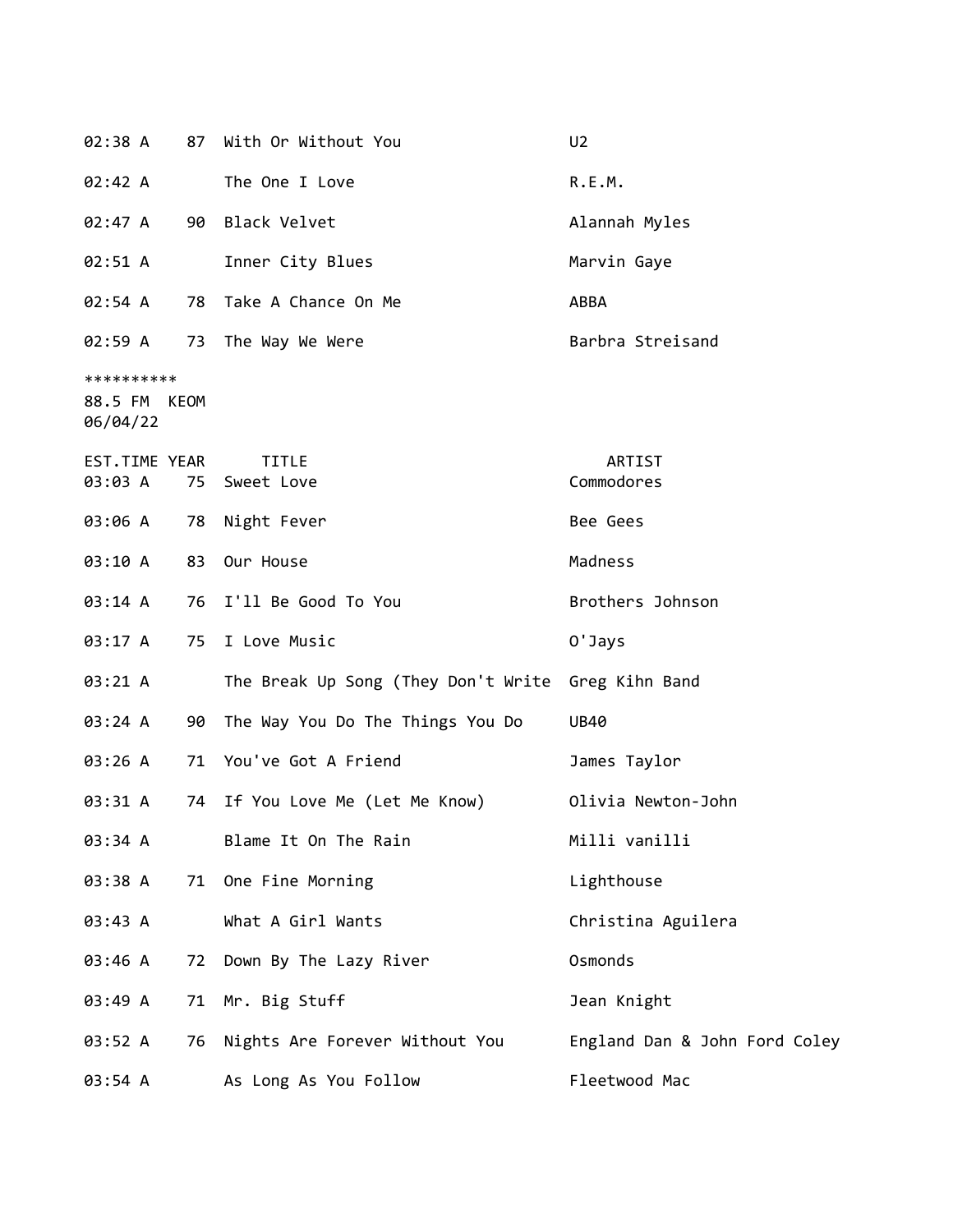\*\*\*\*\*\*\*\*\*\*

88.5 FM KEOM

06/04/22

| EST.TIME YEAR<br>04:00 A<br>77            | <b>TITLE</b><br>When I Need You                     | ARTIST<br>Leo Sayer   |
|-------------------------------------------|-----------------------------------------------------|-----------------------|
| 04:04 A<br>74                             | Rikki Don't Lose That Number                        | Steely Dan            |
| 04:08 A<br>78                             | How Much I Feel                                     | Ambrosia              |
| 04:12 A                                   | Romeo's Tune                                        | Steve Forbert         |
| 04:17 A                                   | Sister Golden Hair                                  | America               |
| 04:20 A<br>77                             | Baby What A Big Surprise                            | Chicago               |
| 04:23 A                                   | Tender Lover                                        | Babyface              |
| 04:27 A<br>95                             | Only Wanna Be With You                              | Hootie & The Blowfish |
| 04:31 A<br>74                             | Until You Come Back To Me (That's W Aretha Franklin |                       |
| 04:34 A<br>73                             | Goodbye Yellow Brick Road                           | Elton John            |
| 04:38 A<br>89                             | Listen To Your Heart                                | Roxette               |
| 04:42 A<br>75                             | Changes                                             | David Bowie           |
| 04:47 A                                   | (Can't Live Without Your) Love And                  | Nelson                |
| 04:51 A<br>70                             | No Matter What                                      | Badfinger             |
| 04:54 A                                   | 72 Clair                                            | Gilbert O'Sullivan    |
| 04:58 A<br>75                             | Some Kind Of Wonderful                              | Grand Funk Railroad   |
| **********<br>88.5 FM<br>KEOM<br>06/04/22 |                                                     |                       |
| EST.TIME YEAR                             | <b>TITLE</b>                                        | ARTIST                |
| 05:01 A<br>74                             | Never Can Say Goodbye                               | Gloria Gaynor         |
| 05:04 A                                   | 74 Cat's In The Cradle                              | Harry Chapin          |
| 05:08 A                                   | Lights Out                                          | Peter Wolf            |
| 05:11 A<br>83                             | Don't Let It End                                    | Styx                  |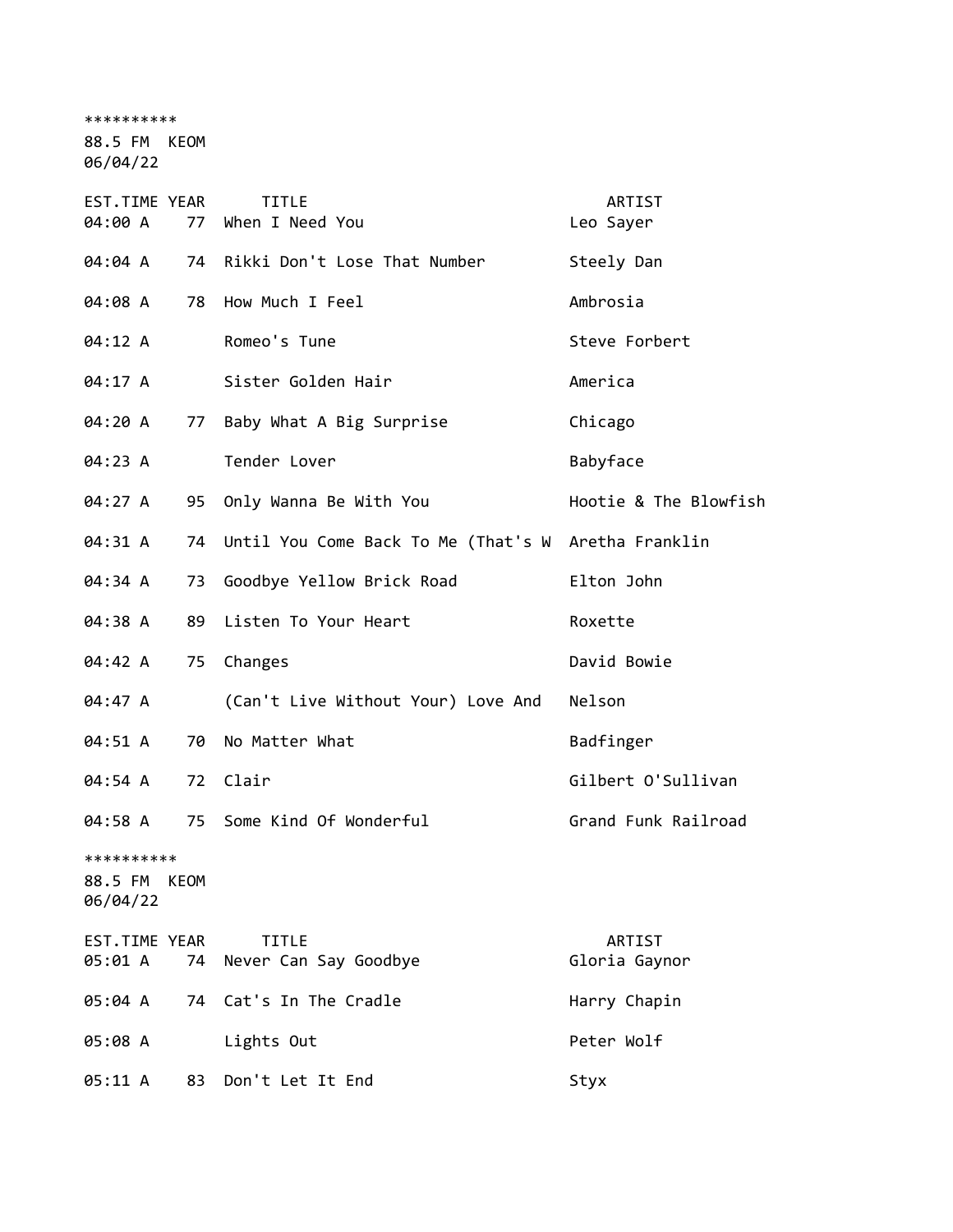| 05:18 A                                |    | To Love You More                                                | Celine Dion                     |
|----------------------------------------|----|-----------------------------------------------------------------|---------------------------------|
| 05:22 A                                |    | 75 Low Rider                                                    | War                             |
| 05:25 A                                |    | 79 All Those Years Ago                                          | George Harrison                 |
| 05:29 A                                | 72 | Oh Babe, What Would You Say                                     | Hurricane Smith                 |
| 05:32 A                                | 92 | Just Another Day                                                | Jon Secada                      |
| 05:36 A                                | 84 | Easy Lover                                                      | Phillip Bailey [+] Phil Collins |
| 05:41 A                                |    | 76 Hello Old Friend                                             | Eric Clapton                    |
| 05:45 A                                | 91 | Right Here, Right Now                                           | Jesus Jones                     |
| 05:47 A                                | 71 | Never Can Say Goodbye                                           | Jackson 5                       |
| 05:50 A                                |    | 74 Best Thing That Ever Happened To Me Gladys Knight & The Pips |                                 |
| 05:54 A                                |    | 76 That'll Be The Day                                           | Linda Ronstadt                  |
| 05:56 A                                |    | 82 Take It Easy On Me                                           | Little River Band               |
| **********<br>88.5 FM KEOM<br>06/04/22 |    |                                                                 |                                 |
| EST.TIME YEAR<br>06:01 A               | 77 | TITLE<br>Dazz                                                   | ARTIST<br><b>Brick</b>          |
| 06:04 A                                | 73 | That Lady-Part 1                                                | Isley Brothers                  |
| 06:08 A                                | 77 | (Your Love Has Lifted Me) Higher An Rita Coolidge               |                                 |
| 06:11 A                                |    | Big Time                                                        | Peter Gabriel                   |
| 06:16 A                                | 71 | How Can You Mend A Broken Heart                                 | Bee Gees                        |
| 06:20 A                                |    | 76 Year Of The Cat                                              | Al Stewart                      |
| 06:24 A                                |    | Iko Iko                                                         | Belle Stars                     |
| 06:27 A                                |    | How Bizarre                                                     | OMC                             |
| 06:31 A                                | 72 | I Can See Clearly Now                                           | Johnny Nash                     |
| 06:33 A                                |    | 74 Clap For The Wolfman                                         | Guess Who                       |
| 06:37 A                                |    | 82 Stray Cat Strut                                              | Stray Cats                      |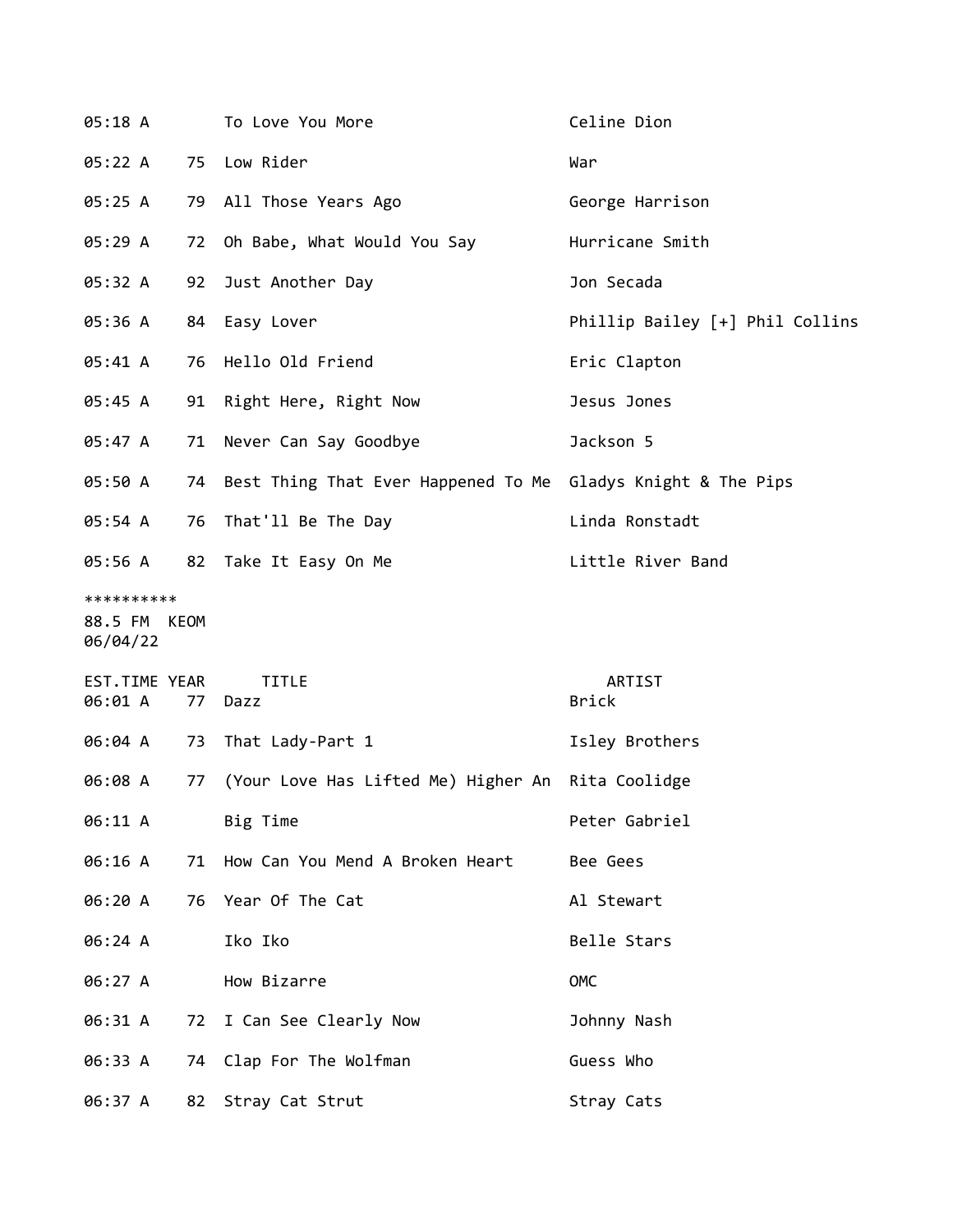| 06:40 A                                |      | 73 Rockin' Roll Baby                   | Stylistics                          |
|----------------------------------------|------|----------------------------------------|-------------------------------------|
| 06:45 A                                |      | Truly Madly Deeply                     | Savage Garden                       |
| 06:49 A                                |      | 77 Handy Man                           | James Taylor                        |
| 06:53 A                                |      | 78 Can't Smile Without You             | Barry Manilow                       |
| 06:56 A                                |      | 74 I'm Leaving It All Up To You        | Donny & Marie Osmond                |
| **********<br>88.5 FM KEOM<br>06/04/22 |      |                                        |                                     |
| EST.TIME YEAR<br>07:00 A               | 74   | <b>TITLE</b><br>Boogie Down            | ARTIST<br>Eddie Kendricks           |
| 07:04 A                                | 78   | Whenever I Call You Friend             | Kenny Loggins & Stevie Nicks        |
| 07:08 A                                | 80   | Lady                                   | Kenny Rogers                        |
| 07:12 A                                |      | 71 I AmI Said                          | Neil Diamond                        |
| 07:18A                                 | 79   | Reunited                               | Peaches & Herb                      |
| 07:21 A                                | 91   | That's What Love Is For                | Amy Grant                           |
| 07:25 A                                | 77   | Lady Love                              | Lou Rawls                           |
| 07:29 A                                |      | 83 Come Dancing                        | Kinks                               |
| 07:35 A                                | 73   | Ramblin' Man                           | Allman Brothers                     |
| 07:40 A                                | 74   | Call On Me                             | Chicago                             |
| 07:44 A                                |      | 85 Freeway Of Love                     | Aretha Franklin                     |
| 07:48 A                                |      | I'm Doin' Fine Now                     | New York City                       |
| 07:55 A                                | 74   | Then Came You                          | Spinners & Dionne Warwick           |
| 07:59 A                                |      | Healing Hands                          | Elton John                          |
| **********<br>88.5 FM<br>06/04/22      | KEOM |                                        |                                     |
| EST.TIME YEAR<br>08:03 A               | 81   | <b>TITLE</b><br>Boy From New York City | <b>ARTIST</b><br>Manhattan Transfer |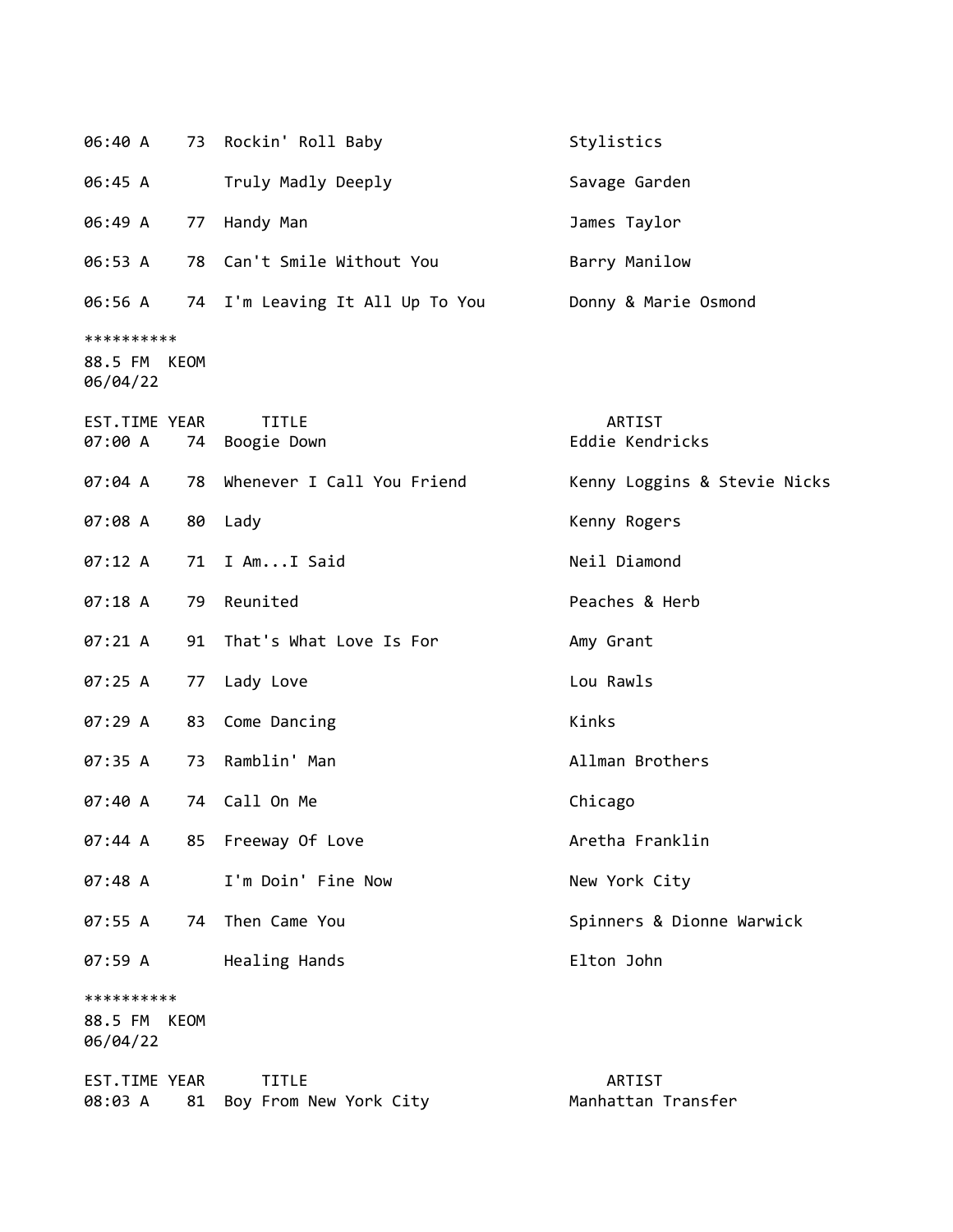| 08:06 A                                | 83 | Jeopardy                                             | Greg Kihn Band             |
|----------------------------------------|----|------------------------------------------------------|----------------------------|
| 08:10 A                                | 79 | Gold                                                 | John Stewart               |
| 08:16 A                                | 86 | How Will I Know                                      | Whitney Houston            |
| 08:20 A                                |    | Where Do You Go                                      | No Mercy                   |
| 08:24 A                                | 71 | Joy To The World                                     | Three Dog Night            |
| 08:29 A                                | 77 | I'm Your Boogie Man                                  | KC & The Sunshine Band     |
| 08:33 A                                | 79 | Daydream Believer                                    | Anne Murray                |
| 08:35 A                                | 84 | Talking In Your Sleep                                | Romantics                  |
| 08:39 A                                | 86 | Heartbeat                                            | Don Johnson                |
| 08:45 A                                | 93 | Love Is                                              | Vanessa Williams & Brian   |
| McKnight<br>08:49 A                    | 74 | Tin Man                                              | America                    |
| 08:52 A                                | 79 | We Are Family                                        | Sister Sledge              |
| 08:56 A                                |    | 77 Cold As Ice                                       | Foreigner                  |
| **********<br>88.5 FM KEOM<br>06/04/22 |    |                                                      |                            |
| EST.TIME YEAR<br>09:00 A               | 71 | <b>TITLE</b><br>Smiling Faces Sometimes              | ARTIST<br>Undisputed Truth |
| 09:03 A                                | 72 | Daddy's Home                                         | Jermaine Jackson           |
| 09:06 A                                |    | 70 Signed, Sealed, Delivered I'm Yours Stevie Wonder |                            |
| 09:08 A                                |    | Casanova                                             | Levert                     |
| 09:15 A                                |    | 74 Kung Fu Fighting                                  | Carl Douglas               |
| 09:18 A                                | 70 | Get Ready                                            | Rare Earth                 |
| 09:21 A                                | 80 | Don't Ask Me Why                                     | Billy Joel                 |
| 09:24 A                                |    | 92 I Can't Dance                                     | Genesis                    |
| 09:29 A                                |    | What's Goin' On                                      | Marvin Gaye                |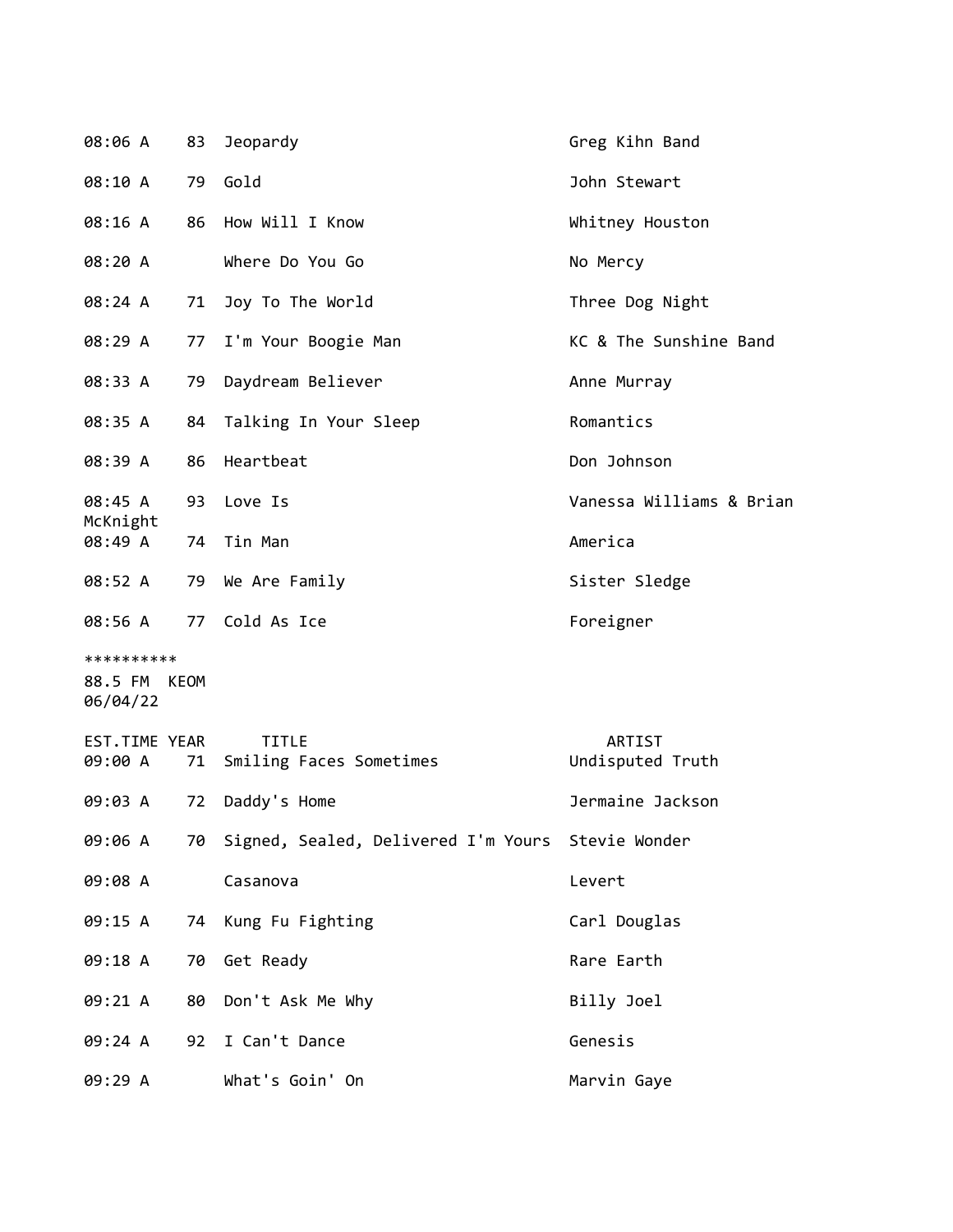| 09:32 A                           | 74   | Come And Get Your Love          | Redbone                              |
|-----------------------------------|------|---------------------------------|--------------------------------------|
| 09:36 A                           | 81   | Start Me Up                     | Rolling Stones                       |
| 09:39 A                           | 76   | Crazy On You                    | Heart                                |
| 09:43 A<br>Ndegeocello            |      | Wild Night                      | John Mellencamp & Me'Shell           |
| 09:46 A                           | 76   | Muskrat Love                    | Captain & Tennille                   |
| 09:50 A                           | 75   | Rhinestone Cowboy               | Glen Campbell                        |
| 09:58 A                           | 78   | Shadow Dancing                  | Andy Gibb                            |
| **********<br>88.5 FM<br>06/04/22 | KEOM |                                 |                                      |
| EST.TIME YEAR<br>10:02 A          |      | <b>TITLE</b><br>79 Stumblin' In | ARTIST<br>Suzi Quatro & Chris Norman |
| 10:06 A                           | 75   | I Write The Songs               | Barry Manilow                        |
| 10:09 A                           |      | Se La                           | Lionel Richie                        |
| 10:16A                            | 93   | Hero                            | Mariah Carey                         |
| 10:20 A                           | 75   | Poetry Man                      | Phoebe Snow                          |
| 10:23 A                           |      | Nick Of Time                    | Bonnie Raitt                         |
| 10:27 A                           | 77   | You Make Lovin' Fun             | Fleetwood Mac                        |
| 10:32 A                           | 78   | Baker Streeet                   | Gerry Rafferty                       |
| 10:37 A                           |      | 74 Laughter In The Rain         | Neil Sedaka                          |
| 10:39 A                           |      | Tonight                         | New Kids On The Block                |
| 10:42 A                           | 87   | Faith                           | George Michael                       |
| 10:48 A                           |      | Genie In A Bottle               | Christina Aguilera                   |
| 10:52 A                           | 74   | The Air That I Breathe          | Hollies                              |
| **********<br>88.5 FM<br>06/04/22 | KEOM |                                 |                                      |
| EST.TIME YEAR                     |      | <b>TITLE</b>                    | ARTIST                               |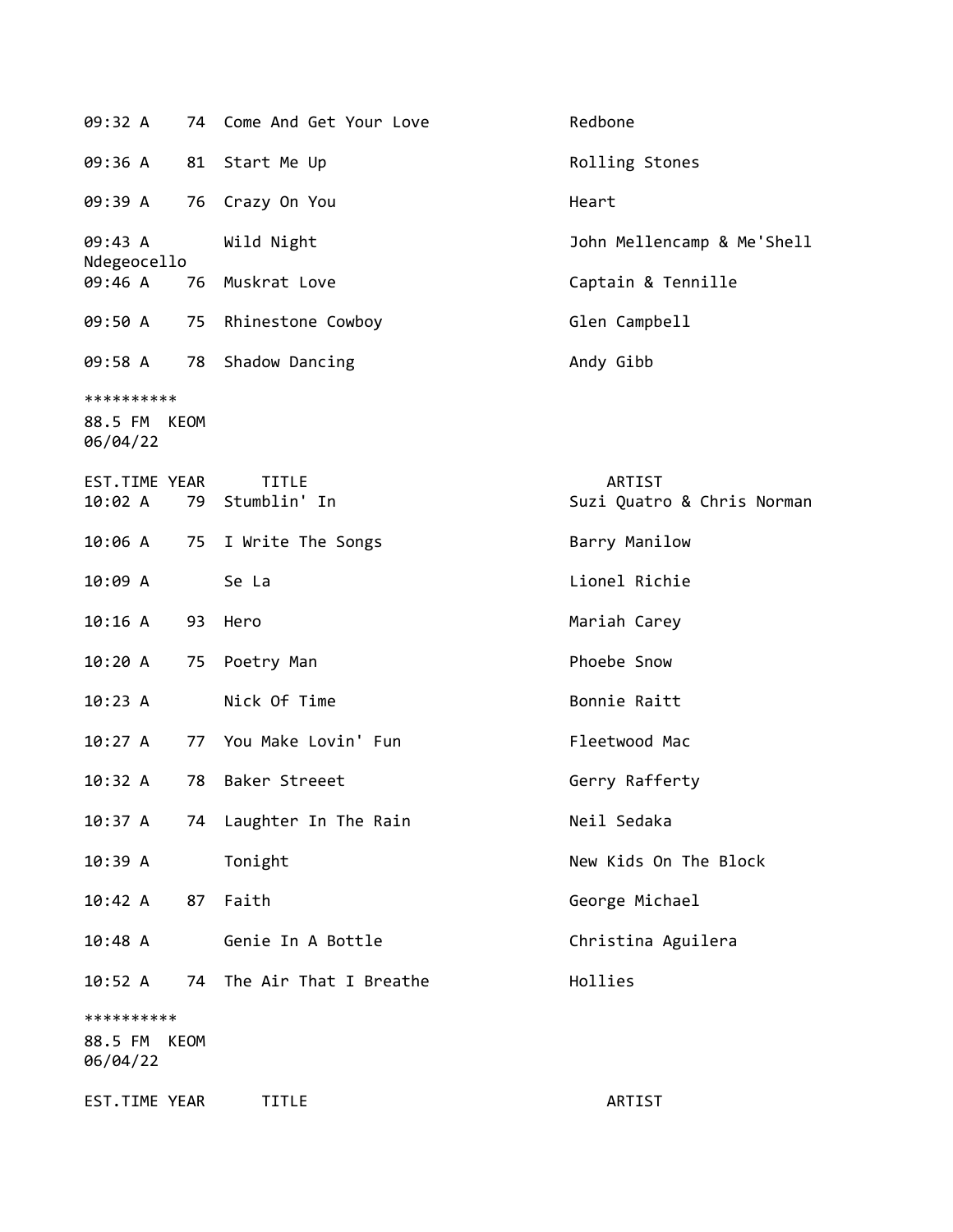| 11:00 A                                |    | 78 Boogie Oogie Oogie                             | A Taste Of Honey                        |
|----------------------------------------|----|---------------------------------------------------|-----------------------------------------|
| $11:04$ A                              |    | 78 Shame                                          | Evelyn "Champagne" King                 |
| 11:07 A                                |    | 72 Use Me                                         | Bill Withers                            |
| 11:11 A                                |    | The Politics Of Dancing                           | Re-Flex                                 |
| 11:17 A                                |    | 90 High Enough                                    | D. Yankees                              |
| 11:22 A                                |    | 75 Midnight Blue                                  | Melissa Manchester                      |
| $11:25$ A                              |    | 83 Faithfully                                     | Journey                                 |
| 11:32 A                                |    | Born In The U.S.A.                                | Bruce Springsteen                       |
| 11:37 A                                |    | 74 Sundown                                        | Gordon Lightfoot                        |
| 11:40 A                                |    | All This Time                                     | Sting                                   |
| 11:48 A                                |    | Simple Life                                       | Elton John                              |
| $11:58$ A                              |    | 77 Here You Come Again                            | Dolly Parton                            |
| **********<br>88.5 FM KEOM<br>06/04/22 |    |                                                   |                                         |
| EST.TIME YEAR<br>12:01 P               |    | <b>TITLE</b><br>76 More, More, More               | <b>ARTIST</b><br>Andrea True Connection |
| $12:04$ P                              |    | 73 Will It Go 'Round In Circles                   | Billy Preston                           |
| 12:08 P                                |    | Opportunities (Let's Make Lots Of M Pet Shop Boys |                                         |
| 12:11 P                                |    | 78 Thank You For Being A Friend                   | Andrew Gold                             |
| $12:18$ P                              | 71 | Brand New Key                                     | Melanie                                 |
| 12:21 P                                |    | 74 Let Me Be There                                | Olivia Newton-John                      |
| $12:24$ P                              | 83 | Say Say Say                                       | Paul McCartney & Michael Jackson        |
| $12:27$ P                              | 90 | Can't Stop                                        | After 7                                 |
| 12:32 P                                |    | 72 You Ought To Be With Me                        | Al Green                                |
| $12:36$ P                              | 79 | Shake Your Body Down (To The Ground Jackson 5     |                                         |
| 12:39 P                                | 89 | Opposites Attract                                 | Paula Abdul                             |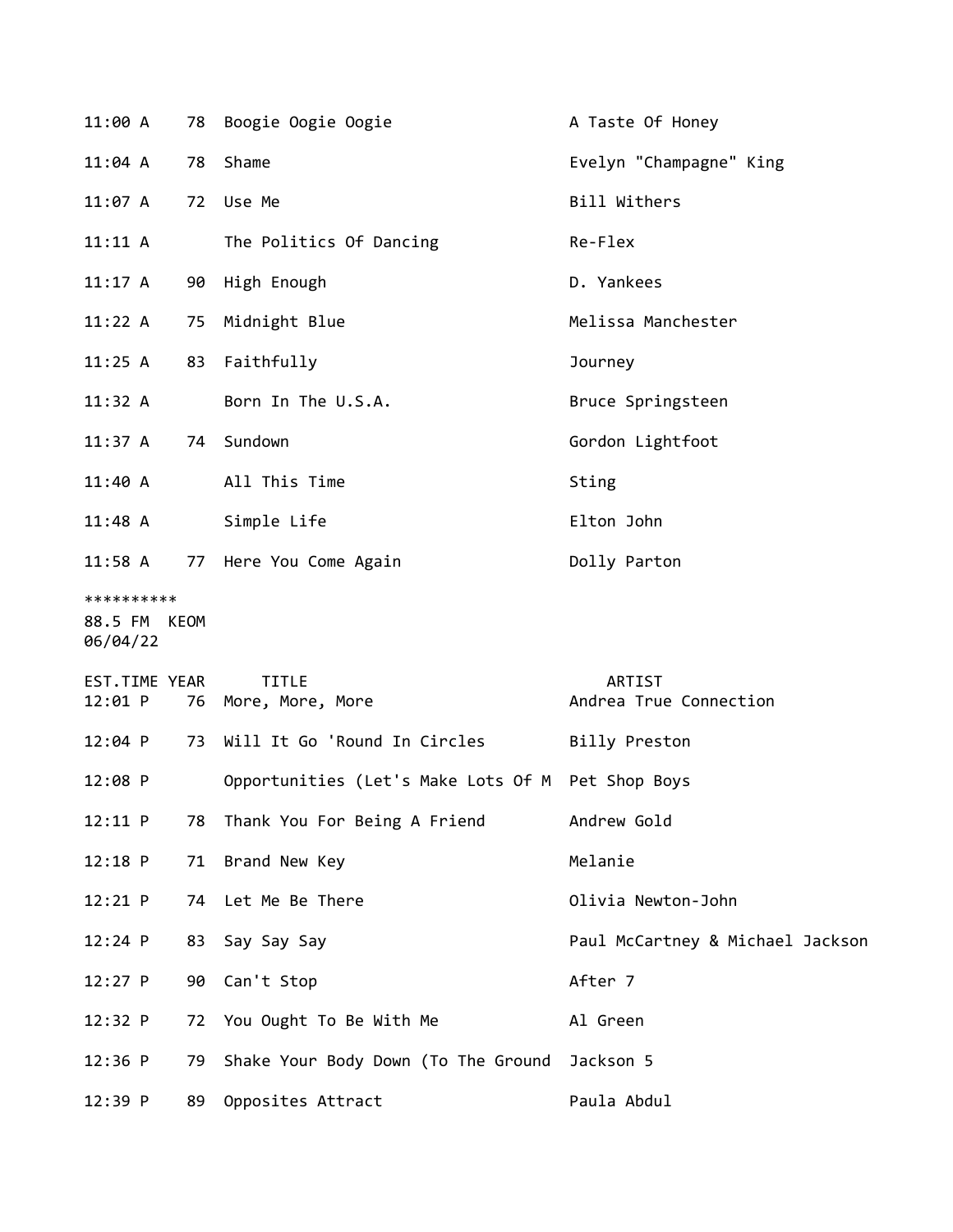| $12:46$ P                              | Total Eclipse Of The Heart             | Nicki French           |
|----------------------------------------|----------------------------------------|------------------------|
| 12:50 P                                | 77 You Made Me Believe In Magic        | Bay City Rollers       |
| 12:52 P<br>70                          | Bridge Over Troubled Water             | Simon & Garfunkel      |
| $12:58$ P                              | The Night Chicago Died                 | Paper Lace             |
| **********<br>88.5 FM KEOM<br>06/04/22 |                                        |                        |
| EST.TIME YEAR<br>01:02 P<br>89         | <b>TITLE</b><br>This Old Heart Of Mine | ARTIST<br>Rod Stewart  |
| 01:06 P                                | 77 I Just Want To Be Your Everything   | Andy Gibb              |
| 01:09 P                                | Spiderwebs                             | No Doubt               |
| $01:14$ P                              | 82 Hurts So Good                       | John Cougar Mellencamp |
| $01:18$ P                              | 74 Help Me                             | Joni Mitchell          |
| 01:21 P                                | 75 All By Myself                       | Eric Carmen            |
| $01:25$ P                              | I Wanna Go Back                        | Eddie Money            |
| 01:29 P<br>85                          | That's What Friends Are For            | Dionne Warwick         |
| 01:33 P                                | 76 You Are The Woman                   | Firefall               |
| 01:36 P                                | 93 Dreamlover                          | Mariah Carey           |
| 01:40 P<br>76                          | Save Your Kisses For Me                | Brotherhood Of Man     |
| 01:45 P<br>75                          | Love Rollercoaster                     | Ohio Players           |
| 01:48 P                                | Sign Your Name                         | Terence Trent D'Arby   |
| 01:51 P<br>76                          | Only Sixteen                           | Dr. Hook               |
| 01:54 P<br>71                          | Two Divided By Love                    | Grassroots             |
| 01:58 P                                | Nightingale                            | Carole King            |
| **********                             |                                        |                        |
| 88.5 FM<br>KEOM                        |                                        |                        |
|                                        |                                        |                        |

06/04/22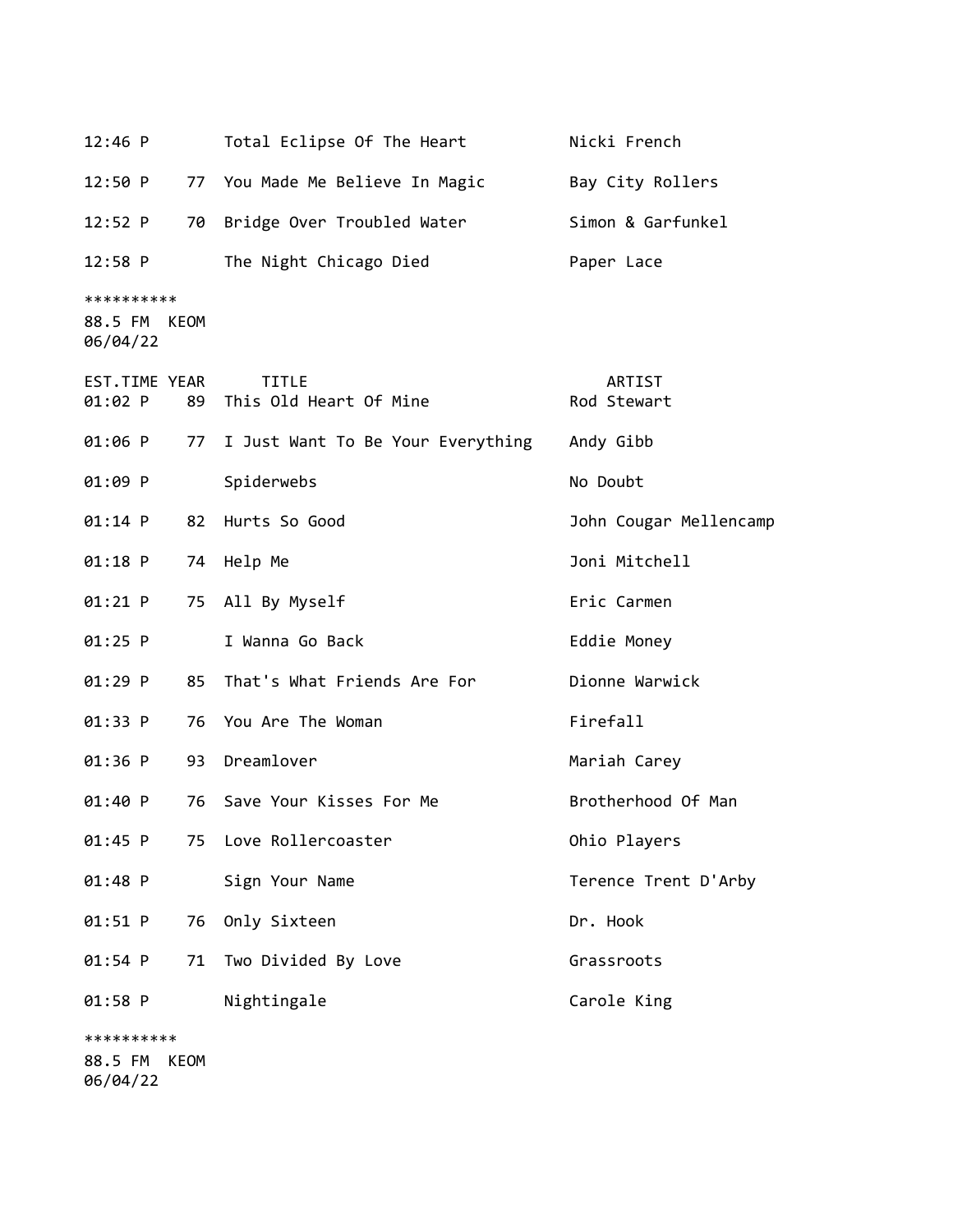| EST.TIME YEAR<br>02:01 P          |      | <b>TITLE</b><br>72 Ventura Highway   | ARTIST<br>America             |
|-----------------------------------|------|--------------------------------------|-------------------------------|
| 02:04 P                           |      | 73 Last Song                         | Edward Bear                   |
| 02:07 P                           | 87   | I Heard A Rumour                     | Bananarama                    |
| 02:11 P                           |      | 78 Heartless                         | Heart                         |
| 02:17 P                           |      | Love On A Two-Way Street             | Moments                       |
| $02:21$ P                         |      | 70 Ma Belle Amie                     | Tee Set                       |
| 02:24 P                           |      | 83 Poison Arrows                     | <b>ABC</b>                    |
| 02:27 P                           |      | Streets Of Philadelphia              | Bruce Springsteen             |
| 02:32 P                           | 77   | Nobody Does It Better                | Carly Simon                   |
| 02:35 P                           |      | 78 What You Won't Do For Love        | Bobby Caldwell                |
| 02:38 P                           |      | 84 I Just Called To Say I Love You   | Stevie Wonder                 |
| 02:44 P                           |      | 96 Give Me One Reason                | Tracy Chapman                 |
| 02:48 P                           |      | 76 Happy Days                        | Pratt & McClain               |
| 02:51 P                           |      | 74 Rock The Boat                     | Hues Corporation              |
| 02:54 P                           |      | 74 Everlasting Love                  | Carl Carlton                  |
| 02:56 P                           | 89   | Don't Tell Me Lies                   | Breathe                       |
| **********<br>88.5 FM<br>06/04/22 | KEOM |                                      |                               |
| EST.TIME YEAR<br>03:01 P          |      | <b>TITLE</b><br>76 Afternoon Delight | ARTIST<br>Starland Vocal Band |
| 03:04 P                           |      | 74 Please Come To Boston             | Dave Loggins                  |
| 03:08 P                           |      | 79 Please Don't Go                   | KC & The Sunshine Band        |
| 03:12 P                           |      | Early In The Morning                 | Gap Band                      |
| 03:17 P                           |      | If Wishes Came True                  | Sweet Sensation               |
| 03:21 P                           |      | 73 Daniel                            | Elton John                    |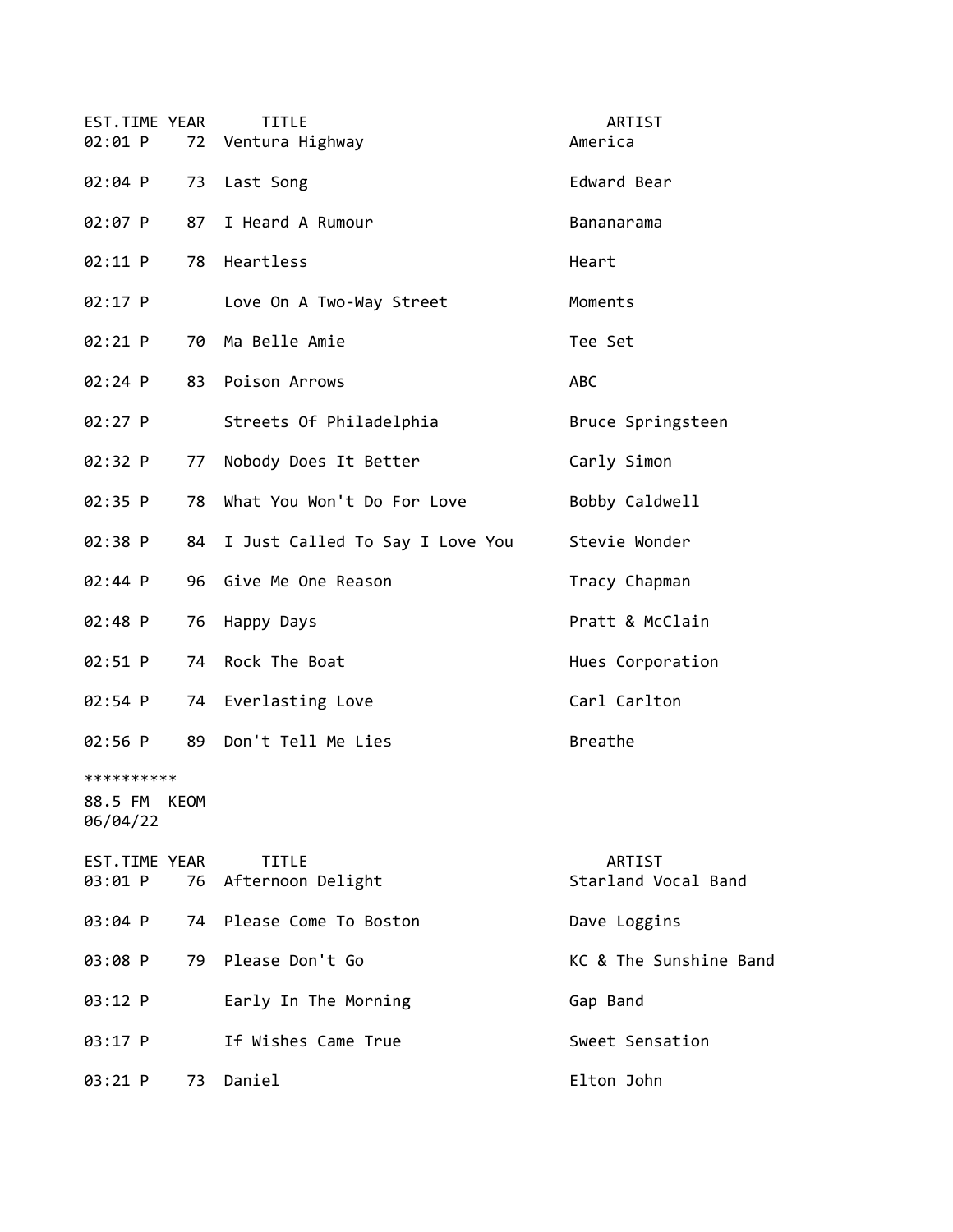| 03:25 P                                |    | Love Overboard                                                       | Gladys Knight & The Pips |
|----------------------------------------|----|----------------------------------------------------------------------|--------------------------|
| 03:29 P                                | 77 | Southern Nights                                                      | Glen Campbell            |
| 03:32 P                                |    | 96 Change The World                                                  | Eric Clapton             |
| 03:36 P                                |    | 88 Roll With It                                                      | Steve Winwood            |
| 03:40 P                                |    | Don't Ever Be Lonely (A Poor Little Cornelius Brothers & Sister Rose |                          |
| 03:46 P                                | 95 | Runaway                                                              | Janet Jackson            |
| 03:50 P                                |    | 71 Day After Day                                                     | Badfinger                |
| 03:53 P                                |    | 75 Before The Next Teardrop Falls                                    | Freddy Fender            |
| 03:55 P                                |    | Disco Duck                                                           | Rick Dees                |
| **********<br>88.5 FM KEOM<br>06/04/22 |    |                                                                      |                          |
| EST.TIME YEAR<br>04:00 P               |    | <b>TITLE</b><br>Two Of Hearts                                        | ARTIST<br>Stacy Q        |
| 04:03 P                                |    | 78 Lotta Love                                                        | Nicolette Larson         |
| 04:06 P                                |    | 75 (Hey Won't You Play) Another Somebo B.J. Thomas                   |                          |
| 04:09 P                                |    | If Anyone Falls                                                      | Stevie Nicks             |
| 04:15 P                                | 88 | Kokomo                                                               | Beach Boys               |
| 04:18 P                                |    | Be My Lover                                                          | LaBouche                 |
| 04:21 P                                |    | 72 Song Sung Blue                                                    | Neil Diamond             |
| 04:24 P                                | 74 | I've Got The Music In Me                                             | Kiki Dee                 |
| 04:31 P                                | 76 | Dancing Queen                                                        | ABBA                     |
| 04:35 P                                |    | 79 Lady                                                              | Little River Band        |
| 04:40 P                                |    | There'll Be Sad Songs (To Make You                                   | Billy Ocean              |
| 04:45 P                                |    | Don't Speak                                                          | No Doubt                 |
| 04:49 P                                |    | 78 Love Is In The Air                                                | John Paul Young          |
| 04:52 P                                | 74 | Nothing From Nothing                                                 | Billy Preston            |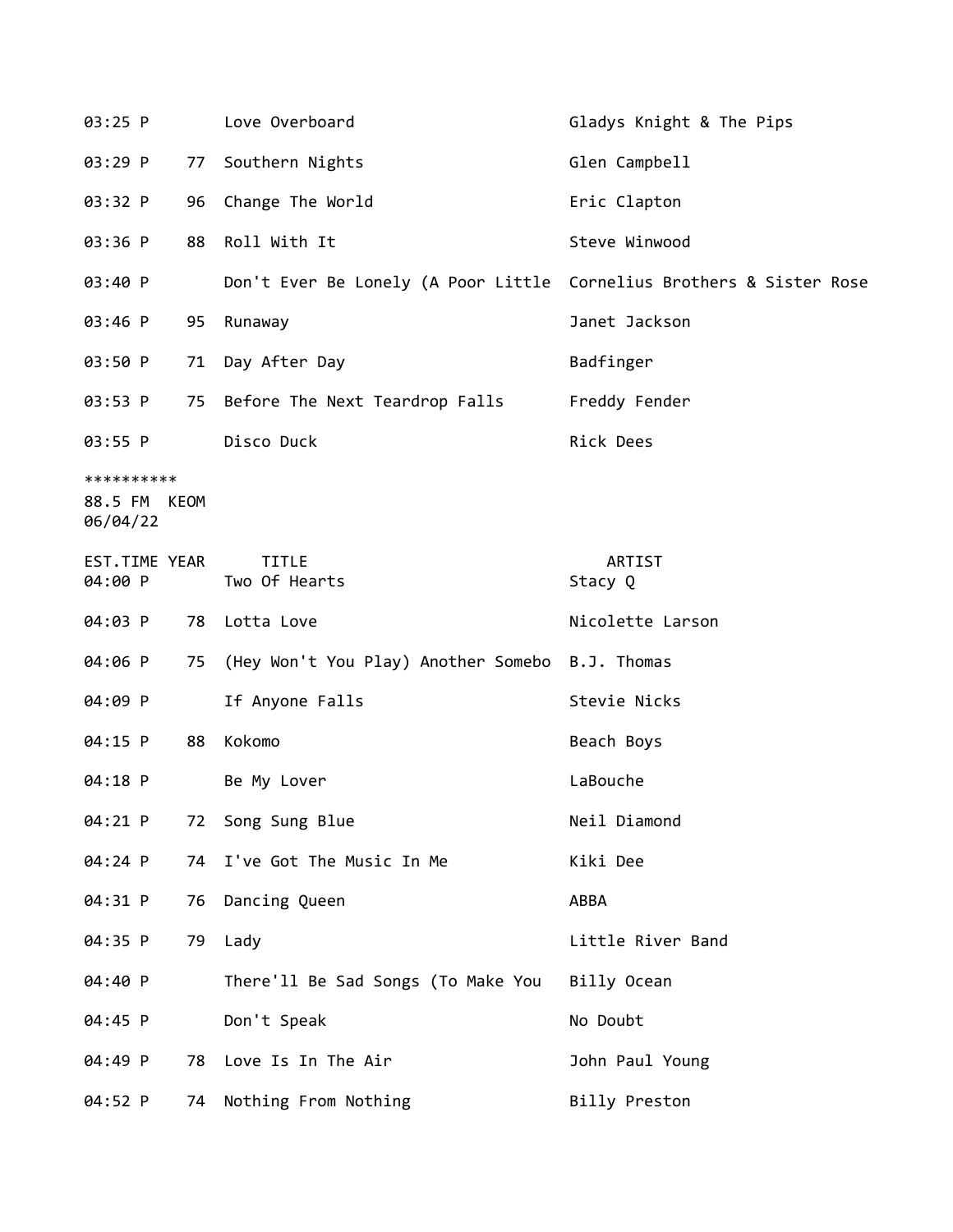| 04:55 P                                |    | 71 Proud Mary                                        | Ike & Tina Turner                |
|----------------------------------------|----|------------------------------------------------------|----------------------------------|
| 04:59 P                                |    | 76 Kiss And Say Goodbye                              | Manhattans                       |
| **********<br>88.5 FM KEOM<br>06/04/22 |    |                                                      |                                  |
| EST.TIME YEAR<br>05:03 P               | 75 | <b>TITLE</b><br>Bad Time                             | ARTIST<br>Grand Funk Railroad    |
| 05:05 P                                |    | 79 Love You Inside Out                               | Bee Gees                         |
| 05:09 P                                | 83 | Der Kommissar                                        | After The Fire                   |
| 05:16 P                                | 77 | Car Wash                                             | Rose Royce                       |
| 05:19 P                                | 72 | Sweet Seasons                                        | Carole King                      |
| 05:23 P                                |    | That Ain't Love                                      | REO Speedwagon                   |
| 05:27 P                                | 91 | The Motown Song                                      | Rod Stewart                      |
| 05:30 P                                | 79 | Working My Way Back To You-Forgive                   | Spinners                         |
| 05:34 P                                | 72 | Bang A Gong (Get It On)                              | T. Rex                           |
| 05:39 P                                |    | 84 Out Of Touch                                      | Hall & Oates                     |
| 05:44 P                                | 94 | Secret                                               | Madonna                          |
| 05:49 P                                | 70 | Montego Bay                                          | Bobby Bloom                      |
| 05:52 P                                |    | 76 You Don't Have To Be A Star                       | Marilyn McCoo & Billy Davis, Jr. |
| 05:55 P                                |    | 77 Swayin' To The Music (Slow Dancin') Johnny Rivers |                                  |
| **********<br>88.5 FM KEOM<br>06/04/22 |    |                                                      |                                  |
| EST.TIME YEAR<br>06:00 P               | 77 | <b>TITLE</b><br>Couldn't Get It Right                | ARTIST<br>Climax Blues Band      |
| 06:03 P                                | 80 | Drivin' My Life Away                                 | Eddie Rabbitt                    |
| 06:06 P                                | 75 | Fallin' In Love                                      | Hamilton, Joe Frank & Reynolds   |
| 06:09 P                                | 92 | What Becomes Of The Broken Hearted                   | Paul Young                       |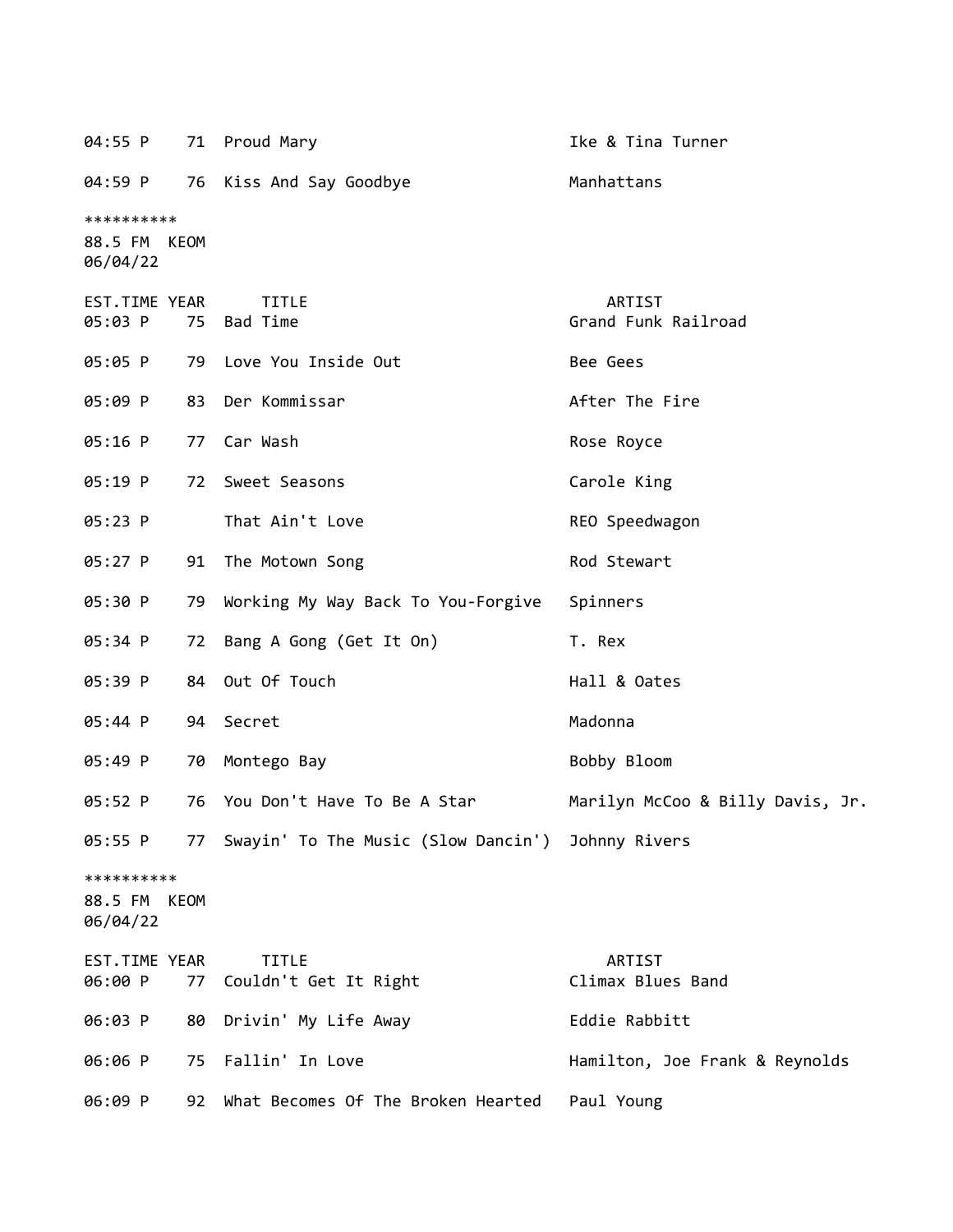| 06:14 P                                |    | 87 She's Like The Wind                         | Patrick Swayze                                 |
|----------------------------------------|----|------------------------------------------------|------------------------------------------------|
| 06:18 P                                | 79 | When You're In Love With A Beautifu Dr. Hook   |                                                |
| 06:20 P                                | 77 | Keep It Comin' Love                            | KC & The Sunshine Band                         |
| 06:24 P                                |    | Do I Do                                        | Stevie Wonder                                  |
| 06:29 P                                |    | Smokey Mountain Rain                           | Ronnie Milsap                                  |
| 06:33 P                                |    | 70 Rainy Night In Georgia                      | Brook Benton                                   |
| 06:37 P                                |    | I Will Be Here For You                         | Michael W. Smith                               |
| 06:40 P                                |    | 76 Save It For A Rainy Day                     | Stephen Bishop                                 |
| 06:45 P                                |    | 72 Alone Again (Naturally)                     | Gilbert O'Sullivan                             |
| 06:49 P                                |    | Mirror Mirror                                  | Diana Ross                                     |
| 06:53 P                                |    | 71 Me And You And A Dog Named Boo              | Lobo                                           |
| 06:56 P                                | 78 | Runaway                                        | Jefferson Starship                             |
| **********<br>88.5 FM KEOM<br>06/04/22 |    |                                                |                                                |
| EST.TIME YEAR<br>07:01 P               |    | <b>TITLE</b><br>72 If You Don't Know Me By Now | <b>ARTIST</b><br>Harold Melvin & The Bluenotes |
| 07:04 P                                |    | Misled                                         | Kool & The Gang                                |
| 07:08 P                                |    | 72 You're So Vain                              | Carly Simon                                    |
| 07:12 P                                |    | That Thing You Do!                             | Wonders                                        |
| 07:16 P                                | 87 | I Still Haven't Found What I'm Look            | U <sub>2</sub>                                 |
| 07:21 P                                | 75 | Supernatural Thing                             | Ben E. King                                    |
| 07:24 P                                | 72 | Oh Girl                                        | Chi-Lites                                      |
| 07:27 P                                | 82 | Empty Garden                                   | Elton John                                     |
| 07:32 P                                | 86 | These Dreams                                   | Heart                                          |
| 07:36 P                                | 70 | Sweet Mary                                     | Wadsworth Mansion                              |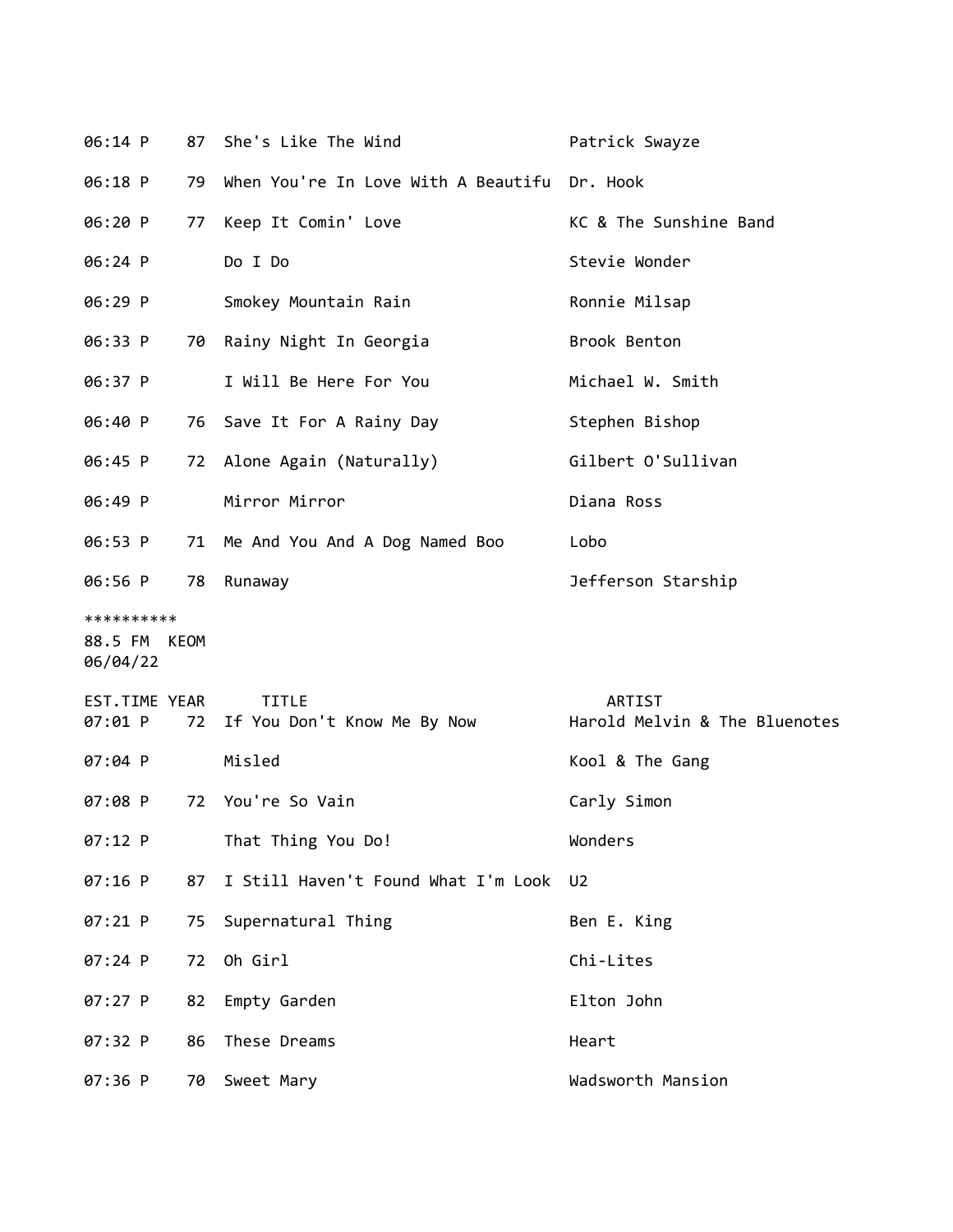| 07:39 P                                |    | Kind & Generous                       | Natalie Merchant          |
|----------------------------------------|----|---------------------------------------|---------------------------|
| 07:42 P                                |    | 77 Street Corner Serenade             | Wet Willie                |
| 07:47 P                                | 79 | Heart Of Glass                        | Blondie                   |
| 07:50 P                                | 86 | Something About You                   | Level 42                  |
| $07:54$ P                              |    | Cherish                               | David Cassidy             |
| 07:59 P                                |    | 76 Dream Weaver                       | Gary Wright               |
| **********<br>88.5 FM KEOM<br>06/04/22 |    |                                       |                           |
| EST.TIME YEAR<br>08:02 P               |    | <b>TITLE</b><br>73 Long Train Runnin' | ARTIST<br>Doobie Brothers |
| 08:05 P                                |    | Theme From S.W.A.T.                   | Rhythm Heritage           |
| 08:08 P                                |    | 80 Off The Wall                       | Michael Jackson           |
| 08:12 P                                | 78 | Life's Been Good                      | Joe Walsh                 |
| 08:18 P                                | 71 | Lonely Days                           | Bee Gees                  |
| 08:22 P                                | 77 | Come Sail Away                        | Styx                      |
| 08:25 P                                | 80 | All Over The World                    | Electric Light Orchestra  |
| 08:29 P                                | 74 | Rock Your Baby                        | George McCrae             |
| 08:32 P                                | 73 | Drift Away                            | Dobie Gray                |
| 08:36 P                                | 86 | You Got It All                        | <b>Jets</b>               |
| 08:40 P                                | 78 | The Name Of The Game                  | ABBA                      |
| 08:45 P                                |    | To Be With You                        | Mr. Big                   |
| 08:49 P                                | 71 | Beginnings (Short Version)            | Chicago                   |
| 08:51 P                                | 72 | I'll Be Around                        | Spinners                  |
| 08:54 P                                | 73 | Right Place, Wrong Time               | Dr. John                  |
| 08:58 P                                | 74 | You Ain't Seen Nothing Yet            | Bachman-Turner Overdrive  |

\*\*\*\*\*\*\*\*\*\*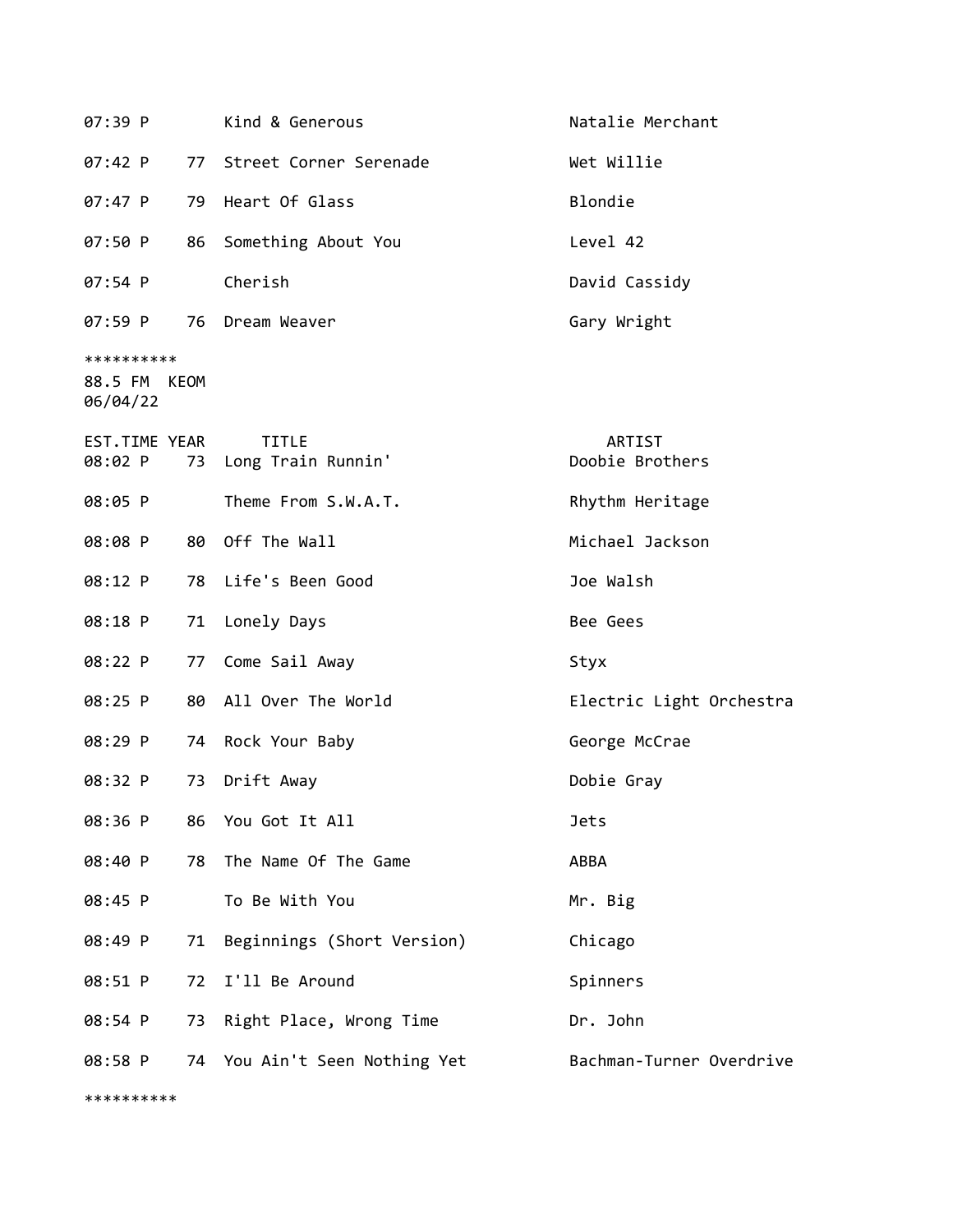88.5 FM KEOM 06/04/22

| EST.TIME YEAR<br>09:02 P               | 77 | <b>TITLE</b><br>It's So Easy                                   | ARTIST<br>Linda Ronstadt         |
|----------------------------------------|----|----------------------------------------------------------------|----------------------------------|
| 09:04 P                                | 79 | The Main Event                                                 | Barbra Streisand                 |
| 09:09 P                                | 80 | I Pledge My Love                                               | Peaches & Herb                   |
| 09:15 P                                | 96 | Forever                                                        | Mariah Carey                     |
| 09:18 P                                | 70 | Come And Get It                                                | Badfinger                        |
| 09:21 P                                | 81 | Working For The Weekend                                        | Loverboy                         |
| 09:24 P                                | 71 | Don't Pull Your Love                                           | Hamilton, Joe Frank & Reynolds   |
| 09:27 P                                |    | Let My Love Open The Door                                      | Pete Townshend                   |
| 09:32 P                                |    | 72 Precious And Few                                            | Climax                           |
| 09:34 P                                |    | I Don't Wanna Fight                                            | Tina Turner                      |
| 09:39 P                                |    | The Lover In Me                                                | Sheena Easton                    |
| 09:45 P                                |    | 93 Can't Help Falling In Love                                  | <b>UB40</b>                      |
| 09:48 P                                | 76 | Rock And Roll Music                                            | Beach Boys                       |
| 09:51 P                                | 72 | Let's Stay Together                                            | Al Green                         |
| 09:54 P                                | 79 | Goodnight Tonight                                              | Paul McCartney [+] Wings         |
| **********<br>88.5 FM KEOM<br>06/04/22 |    |                                                                |                                  |
| EST.TIME YEAR<br>10:00 P               | 70 | <b>TITLE</b><br>Ain't No Mountain High Enough (Shor Diana Ross | <b>ARTIST</b>                    |
| 10:03 P                                | 77 | Smoke From A Distant Fire                                      | Sanford-Townsend Band            |
| 10:06 P                                | 72 | Everybody Plays The Fool                                       | Main Ingredient                  |
| 10:09 P                                | 86 | What Have You Done For Me Lately                               | Janet Jackson                    |
| $10:14$ P                              | 78 | If I Can't Have You                                            | Yvonne Elliman                   |
| $10:17$ P                              | 79 | Boogie Wonderland                                              | Earth, Wind & Fire with Emotions |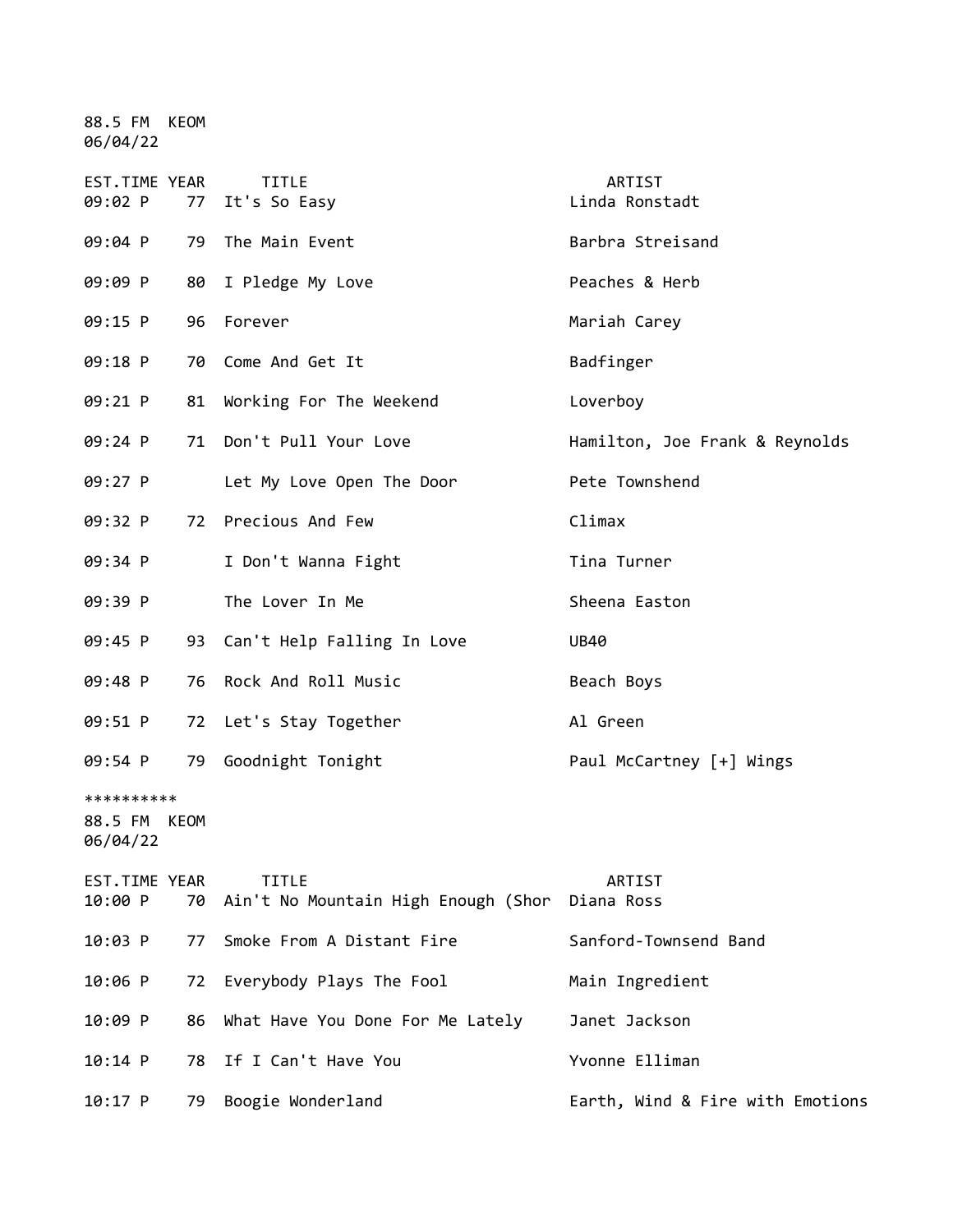| 10:22 P                           |      | 84 Solid                                        | Ashford & Simpson                |
|-----------------------------------|------|-------------------------------------------------|----------------------------------|
| $10:26$ P                         |      | 97 As Long As You Love Me                       | Backstreet Boys                  |
| 10:29 P                           | 77   | Don't Stop                                      | Fleetwood Mac                    |
| 10:32 P                           | 74   | I'll Have To Say I Love You In A So Jim Croce   |                                  |
| 10:35 P                           | 88   | Where Do Broken Hearts Go                       | Whitney Houston                  |
| 10:39 P                           | 79   | Do It Or Die                                    | Atlanta Rhythm Section           |
| 10:44 P                           | 99   | Breathe                                         | Faith Hill                       |
| $10:48$ P                         | 72   | Hold Your Head Up                               | Argent                           |
| 10:52 P                           |      | MacArthur Park                                  | Donna Summer                     |
| 10:55 P                           | 84   | Neutron Dance                                   | Pointer Sisters                  |
| **********<br>88.5 FM<br>06/04/22 | KEOM |                                                 |                                  |
| EST.TIME YEAR<br>$11:01$ P        |      | <b>TITLE</b><br>70 Thank You                    | ARTIST<br>Sly & The Family Stone |
| $11:05$ P                         | 79   | Lonesome Loser                                  | Little River Band                |
| 11:09 P                           | 76   | Let Your Love Flow                              | Bellamy Brothers                 |
| 11:12 P                           |      | All I Need Is A Miracle                         | Mike + The Mechanics             |
| $11:18$ P                         | 78   | Three Times A Lady                              | Commodores                       |
| 11:22 P                           | 78   | Jack And Jill                                   | Raydio                           |
| $11:25$ P                         | 88   | Another Part Of Me                              | Michael Jackson                  |
| $11:29$ P                         | 74   | Lucy In The Sky With Diamonds                   | Elton John                       |
| $11:35$ P                         | 78   | An Everlasting Love                             | Andy Gibb                        |
| 11:38 P                           | 84   | The Reflex                                      | Duran Duran                      |
| 11:43 P                           |      | Stay (I Missed You)                             | Lisa Loeb & Nine Stories         |
| $11:46$ P                         | 71   | That's The Way I've Always Heard It Carly Simon |                                  |